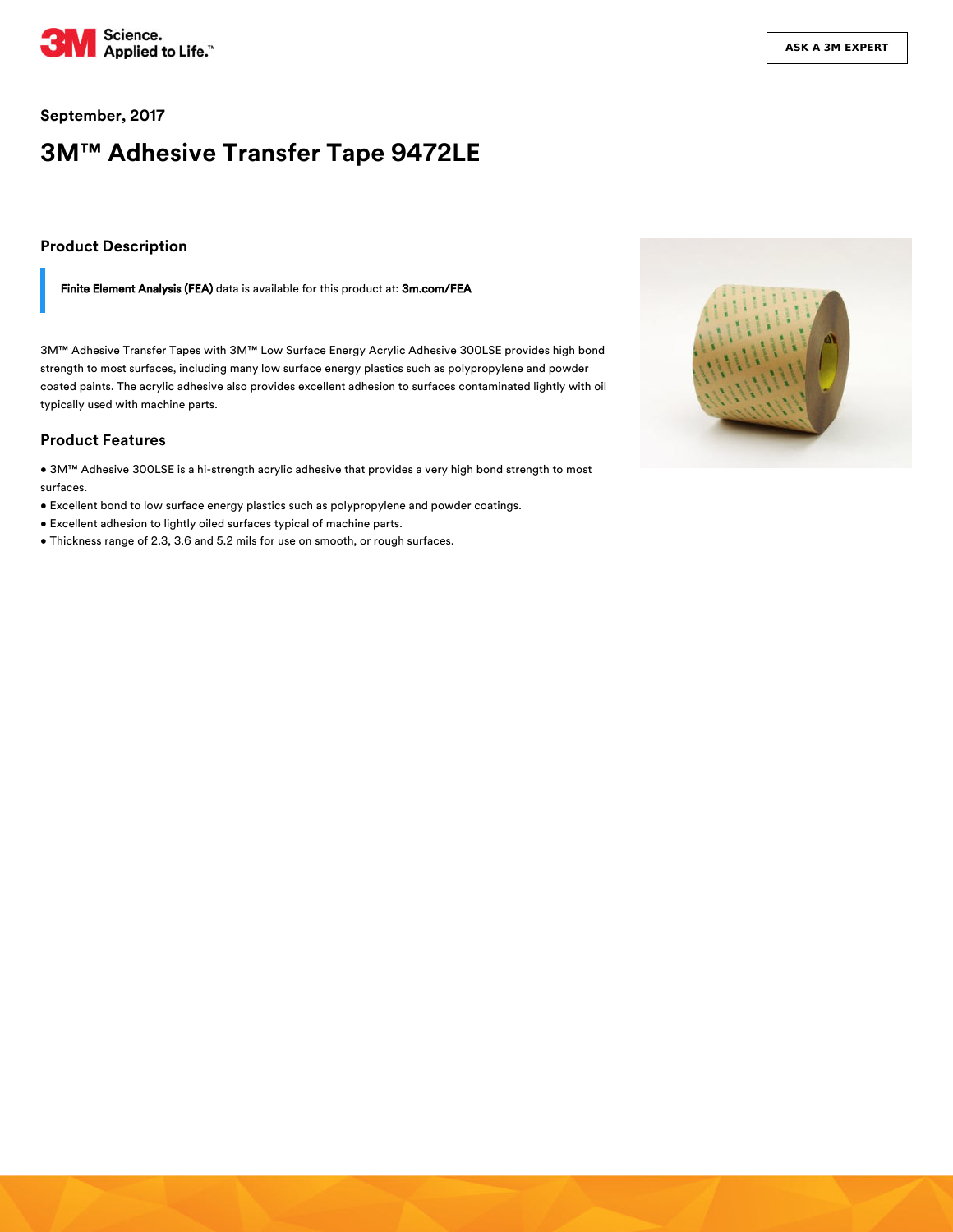## **Technical Information Note**

The following technical information and data should be considered representative or typical only and should not be used for specification purposes.

# **Typical Physical Properties**

| <b>Property</b>           | <b>Values</b>                            |         |
|---------------------------|------------------------------------------|---------|
| <b>Adhesive Type</b>      | 3M High Strength Acrylic Adhesive 300LSE |         |
| <b>Adhesive Thickness</b> | $0.132$ mm                               | 5.2 mil |
| Liner                     | 58# Polycoated Kraft                     |         |
| <b>Liner Thickness</b>    | $0.107$ mm                               | 4.2 mil |

# **Typical Performance Characteristics**

| 90° Peel<br><b>Adhesion</b> |           | <b>Dwell/Cure Time</b> | <b>Dwell Time Units</b> | <b>Substrate</b>       | <b>Notes</b>             |
|-----------------------------|-----------|------------------------|-------------------------|------------------------|--------------------------|
| 11.9 N/cm                   |           | 15                     | min                     | <b>Stainless Steel</b> |                          |
| 109 oz/in                   |           | 15                     | min                     | <b>Stainless Steel</b> | 12 in/min (300 mm/min)   |
| $11.2$ N/cm                 | 102 oz/in | 15                     | min                     | <b>ABS</b>             | 12 in/min (300 mm/min)   |
| 12.6 N/cm                   | 115 oz/in | 15                     | min                     | Polypropylene (PP)     | 12 in/min (300 mm/min)   |
| 15.3 N/cm                   | 140 oz/in | 72                     | hr                      | <b>Stainless Steel</b> | 12 in/min (300 mm/min)   |
| $14$ N/cm                   | 128 oz/in | 72                     | hr                      | <b>ABS</b>             | $12$ in/min (300 mm/min) |
| 14.9 N/cm                   | 136 oz/in | 72                     | hr                      | Polypropylene (PP)     | 12 in/min (300 mm/min)   |

Property: 90° Peel Adhesion Method: ASTM D3330 Temp C: 22C Temp F: 72F Environmental Condition: 52%RH Backing: 2 mil Aluminum Foil

# **Available Sizes**

| <b>Property</b>                  | <b>Values</b>     |          | <b>Attribute Modifier</b> |
|----------------------------------|-------------------|----------|---------------------------|
| <b>Normal Slitting Tolerance</b> | $±0.8$ mm         | ±1/32 in |                           |
| Minimum Slit Width               | $12.7 \text{ mm}$ | $1/2$ in |                           |
| Maximum Slit Width               | 1219 mm           | 54 in    |                           |
| Core Size                        | 76.2 mm           | $3$ in   | ID                        |

# **Limitations**

1/2 in to 63/64 in: Maximum 180 yd (165 m) 1 in to 54 in: Maximum 360 yd (329 m)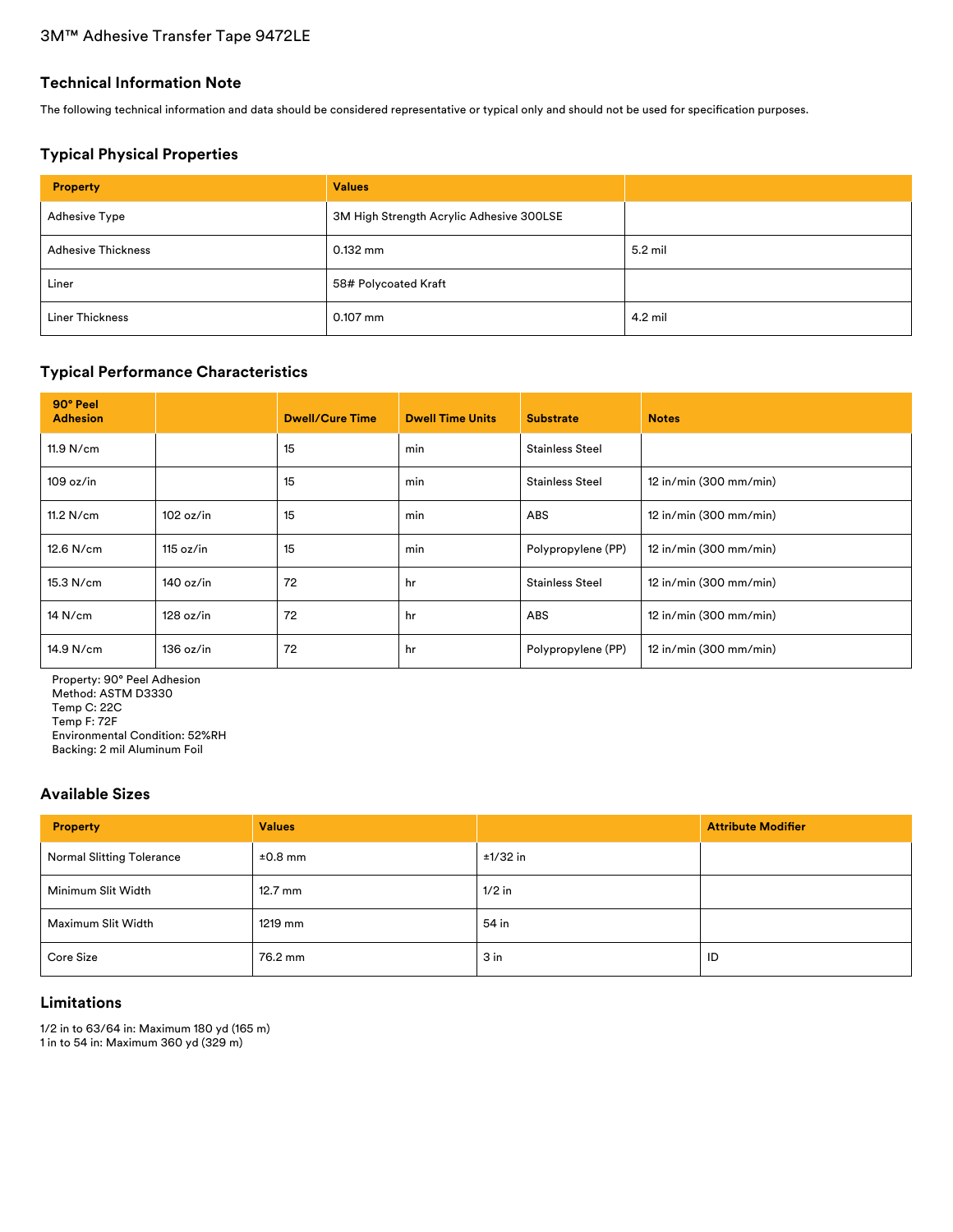#### **Environmental Resistance**

The properties defined are based on the attachment of impervious faceplate materials (such as aluminum) to a stainless steel test surface.

Bond Build-up: The bond strength of 3M™ Adhesive 300LSE increased as a function of time and temperature, and has very high initial adhesion.

Humidity Resistance: High humidity has a minimal effect on adhesive performance. No significant reduction in bond strength is observed after exposure for 7 days at 90°F (32°C) and 90% relative humidity.

U.V. Resistance: When properly applied, nameplates and decorative trim parts are not adversely affected by exposure.

Water Resistance: Immersion in water has no appreciable effect on the bond strength. After 100 hours at room temperature, the high bond strength is maintained. Temperature Cycling Resistance: High bond strength is maintained after cycling four times through:

4 hours at 158°F (70°C)

4 hours at -20°F (-29°C)

4 hours at 73°F (22°C)

Chemical Resistance: When properly applied, nameplates and decorative trim parts will hold securely after exposure to numerous chemicals including oil, mild acids and alkalis.

Temperature Resistance: 3M™ Adhesive 300LSE is usable for short periods (minutes, hours) at temperatures up to 300°F (148°C) and for intermittent longer periods of time (days, weeks) up to 200°F (93°C).

Lower Service Temperature: -40°F (-40°C).

# **Processing**

Slitting and die-cutting: This adhesive is very aggressive and may be difficult to convert depending on your application requirements. Chilling the adhesive between 35°F and 50°F will improve the processability. In addition, dies can be lubricated with evaporative stamping oil. You may also refer to our Technical Bulletin on 3M™ Adhesive 300LSE converting. (70-0707-6205-2)

Roll Laminating: A combination of metal and rubber rollers with moderate pressure is recommended. Note: Please refer to the Technical Bulletin on slitting. (70-0709- 3905-6)

### **Handling/Application Information**

#### **Application Ideas**

- Plastic nameplates or graphic overlays for use on low surface energy plastics.
- Waste removed nameplates on a common sheet for ease of application.
- Attaching membrane switch assemblies to powder coated surfaces and low surface energy plastics.
- Graphic overlays with end tabs for easy liner removal.
- Graphic application to surfaces such as wood, fabric, plastic, where very high bond strength is required.
- Attaching identification material to lightly oily surfaces typical of machine parts.

### **Application Techniques**

For maximum bond strength, the surface should be thoroughly cleaned and dried. Typical cleaning solvents are methyl ethyl ketone for metals or isopropyl alcohol for plastics. Carefully read and follow manufacturer's precautions and directions for use when using cleaning solvents.

Bond strength can also be improved with firm application pressure and moderate heat, from 100°F (38°C) to 130°F (54°C), causing the adhesive to develop intimate contact with the bonding surface.

Ideal tape application temperature range is 70°F to 100°F (21°C to 38°C). Initial tape application to surfaces at temperatures below 50°F (10°C) is not recommended for most pressure-sensitive adhesives because the adhesive becomes too firm to adhere readily. However, once properly applied, low temperature holding is generally satisfactory.

# **Storage and Shelf Life**

Store at room temperature conditions of 70°F (21°C) and 50% relative humidity. If stored properly, product retains its performance and properties for 24 months from date of manufacture.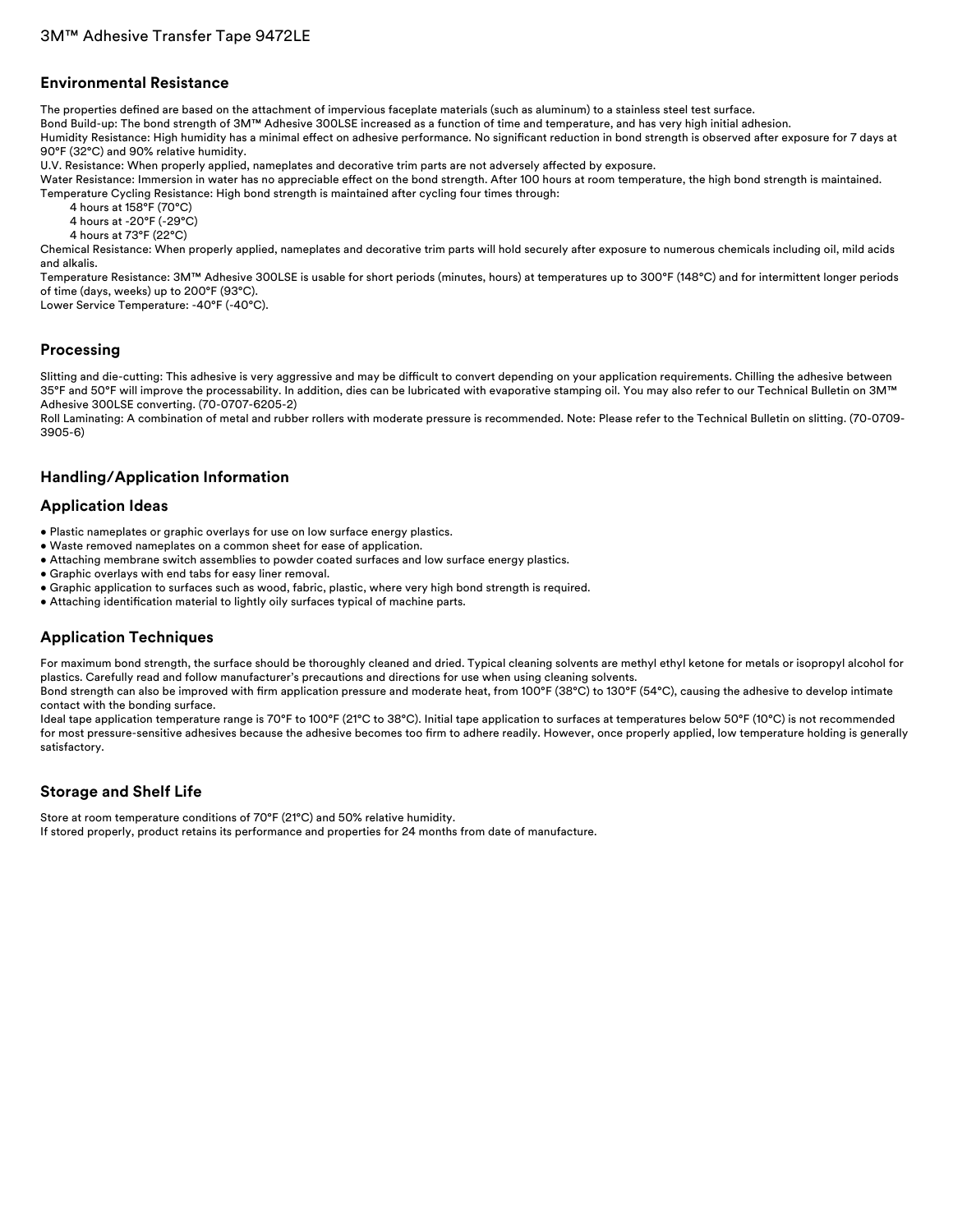# 3M™ Adhesive Transfer Tape 9472LE

### **Trademarks**

3M is a trademark of 3M Company.

## **References**

### **Safety Data Sheet (SDS)**

[https://www.3m.com/3M/en\\_US/company-us/SDS-search/results/?gsaAction=msdsSRA&msdsLocale=en\\_US&co=ptn&q=9472LE](https://www.3m.com/3M/en_US/company-us/SDS-search/results/?gsaAction=msdsSRA&msdsLocale=en_US&co=ptn&q=9472LE)

## **Family Group**

|                         | 8132LE                                               | 8153LE                                               | 9453LE                                               | 9471LE                                               | 9472LE                                               | 9653LE                                               | 9671LE                                               | 9672LE                                               |
|-------------------------|------------------------------------------------------|------------------------------------------------------|------------------------------------------------------|------------------------------------------------------|------------------------------------------------------|------------------------------------------------------|------------------------------------------------------|------------------------------------------------------|
| <b>Adhesive Type</b>    | 3M High<br>Strength<br>Acrylic<br>Adhesive<br>300LSE | 3M High<br>Strength<br>Acrylic<br>Adhesive<br>300LSE | 3M High<br>Strength<br>Acrylic<br>Adhesive<br>300LSE | 3M High<br>Strength<br>Acrylic<br>Adhesive<br>300LSE | 3M High<br>Strength<br>Acrylic<br>Adhesive<br>300LSE | 3M High<br>Strength<br>Acrylic<br>Adhesive<br>300LSE | 3M High<br>Strength<br>Acrylic<br>Adhesive<br>300LSE | 3M High<br>Strength<br>Acrylic<br>Adhesive<br>300LSE |
| Adhesive Thickness (mm) | 0.058                                                | 0.091                                                | 0.091                                                | 0.058                                                | 0.132                                                | 0.091                                                | 0.058                                                | 0.132                                                |
| Liner                   |                                                      |                                                      | 58#<br>Polycoated<br>Kraft                           | 58#<br>Polycoated<br>Kraft                           | 58#<br>Polycoated<br>Kraft                           | 83#<br>Polycoated<br>Kraft                           | 83#<br>Polycoated<br>Kraft                           | 83#<br>Polycoated<br>Kraft                           |
| Liner Thickness (mm)    |                                                      |                                                      | 0.107                                                | 0.102                                                | 0.107                                                | 0.157                                                | 0.157                                                | 0.157                                                |

## **ISO Statement**

This Industrial Adhesives and Tapes Division product was manufactured under a 3M quality system registered to ISO 9001 standards.

## **Recognition/Certification**

TSCA: These products are defined as articles under the Toxic Substances Control Act and therefore, are exempt from inventory listing requirements. MSDS: These products are not subject to the MSDS requirements of the Occupational Safety and Health Administration's Hazard Communication Standard, 29 C.F.R. 1910.1200(b)(6)(v). When used under reasonable conditions or in accordance with the 3M directions for use, the products should not present a health and safety hazard. However, use or processing of the products in a manner not in accordance with the directions for use may affect their performance and present potential health and safety hazards.

Note: One of 3M's core values is to respect our social and physical environment. 3M is committed to comply with ever-changing, global, regulatory and consumer environmental, health, and safety (EHS) requirements. As a service to our customers, 3M is providing information on the regulatory status of many 3M products. Further regulation information including that for OSHA, USCPSI, FDA, California Proposition 65, READY and RoHS, can be found at 3M.com/regs.